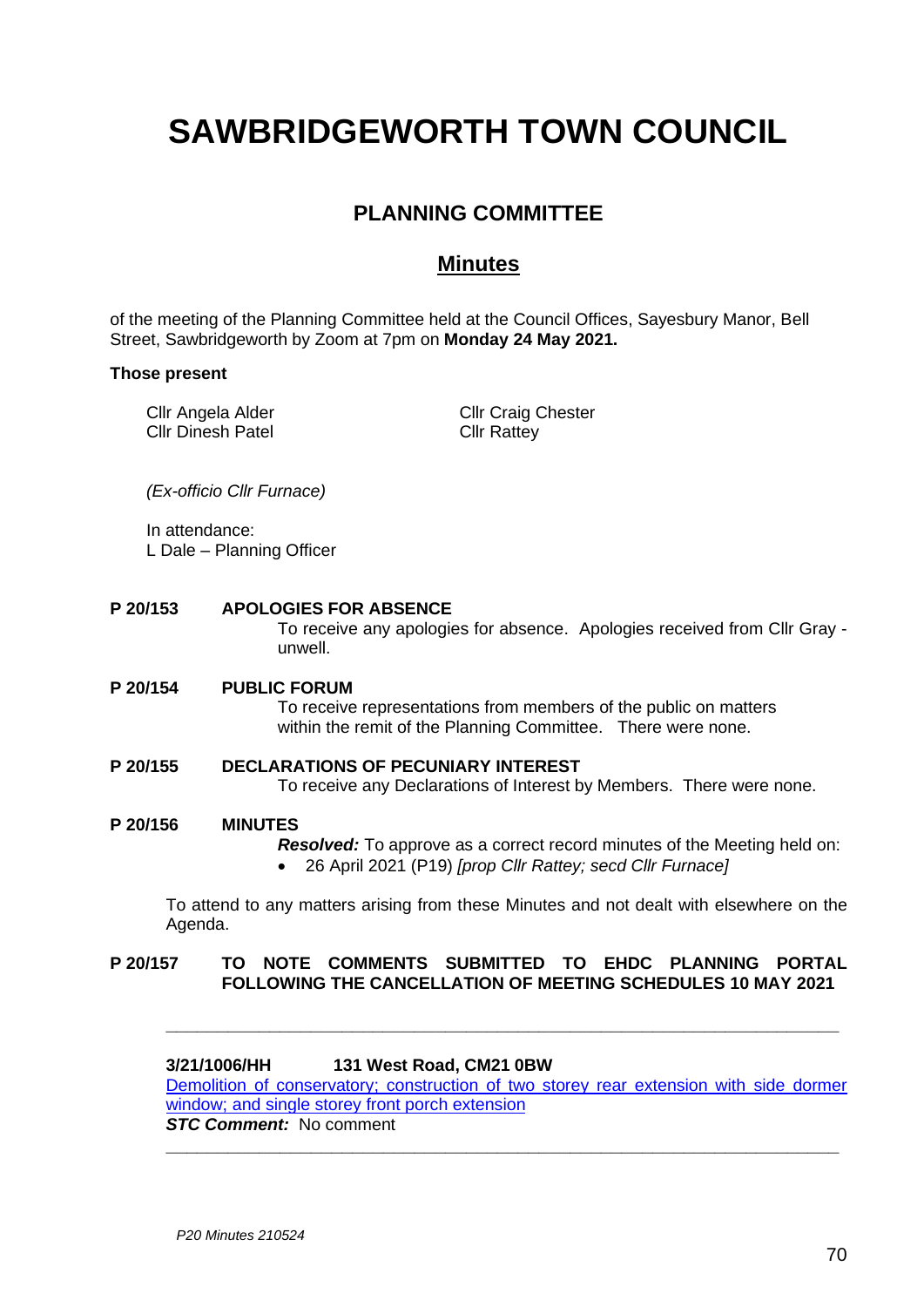## **3/21/1009/HH 3 Rowney Gardens, CM21 0AT**

[Part single-storey and part two-storey side/rear extension](https://publicaccess.eastherts.gov.uk/online-applications/applicationDetails.do?activeTab=documents&keyVal=QRSU7BGLM5500) *STC Comment:* No comment

#### **3/21/1012/PNHH Greenways, The Drive**

[Single storey extension with a glazed roof: Depth 4.6 metres, Maximum height; 3.5](https://publicaccess.eastherts.gov.uk/online-applications/applicationDetails.do?activeTab=documents&keyVal=QRT3V1GL00X00)  metres; Faves height 2.9 metres *STC Comment:* No comment

**\_\_\_\_\_\_\_\_\_\_\_\_\_\_\_\_\_\_\_\_\_\_\_\_\_\_\_\_\_\_\_\_\_\_\_\_\_\_\_\_\_\_\_\_\_\_\_\_\_\_\_\_\_\_\_\_\_\_\_\_\_\_\_\_\_**

**\_\_\_\_\_\_\_\_\_\_\_\_\_\_\_\_\_\_\_\_\_\_\_\_\_\_\_\_\_\_\_\_\_\_\_\_\_\_\_\_\_\_\_\_\_\_\_\_\_\_\_\_\_\_\_\_\_\_\_\_\_\_\_\_\_**

**\_\_\_\_\_\_\_\_\_\_\_\_\_\_\_\_\_\_\_\_\_\_\_\_\_\_\_\_\_\_\_\_\_\_\_\_\_\_\_\_\_\_\_\_\_\_\_\_\_\_\_\_\_\_\_\_\_\_\_\_\_\_\_\_\_**

#### **3/21/1016/FUL 11 Cambridge Road, CM21 9JP**

[Demolition of the existing property and construction of a replacement](https://publicaccess.eastherts.gov.uk/online-applications/applicationDetails.do?activeTab=documents&keyVal=QRT5BYGLM5F00) dwelling *STC Comment:* No comment

#### **3/21/1041/FUL &**

#### **3/21/1042/LBC 27 Bell Street, CM21 9AR**

[Single storey detached outbuilding, lowering ground level of rear terrace, installation of](https://publicaccess.eastherts.gov.uk/online-applications/applicationDetails.do?activeTab=documents&keyVal=QRWUN9GLM7S00)  [connecting pergolas and new rear sliding doors to](https://publicaccess.eastherts.gov.uk/online-applications/applicationDetails.do?activeTab=documents&keyVal=QRWUN9GLM7S00) replace existing window *STC Comment:* No comment

**\_\_\_\_\_\_\_\_\_\_\_\_\_\_\_\_\_\_\_\_\_\_\_\_\_\_\_\_\_\_\_\_\_\_\_\_\_\_\_\_\_\_\_\_\_\_\_\_\_\_\_\_\_\_\_\_\_\_\_\_\_\_\_\_\_**

**\_\_\_\_\_\_\_\_\_\_\_\_\_\_\_\_\_\_\_\_\_\_\_\_\_\_\_\_\_\_\_\_\_\_\_\_\_\_\_\_\_\_\_\_\_\_\_\_\_\_\_\_\_\_\_\_\_\_\_\_\_\_\_\_\_**

#### **3/21/1048/HH 1 The Orchards, CM21 9BB**

Single storey front extension, insertion of 2 [rooflights to rear and alterations to fenestration](https://publicaccess.eastherts.gov.uk/online-applications/applicationDetails.do?activeTab=documents&keyVal=QRX5TQGLM8B00) *STC Comment:* No comment

**\_\_\_\_\_\_\_\_\_\_\_\_\_\_\_\_\_\_\_\_\_\_\_\_\_\_\_\_\_\_\_\_\_\_\_\_\_\_\_\_\_\_\_\_\_\_\_\_\_\_\_\_\_\_\_\_\_\_\_\_\_\_\_\_\_**

**\_\_\_\_\_\_\_\_\_\_\_\_\_\_\_\_\_\_\_\_\_\_\_\_\_\_\_\_\_\_\_\_\_\_\_\_\_\_\_\_\_\_\_\_\_\_\_\_\_\_\_\_\_\_\_\_\_\_\_\_\_\_\_\_\_**

# **P 20/158 PLANNING APPLICATIONS RECEIVED FROM EHDC**

To consider Planning Applications received from EHDC since the last meeting of the Planning Committee.

# **3/21/0748/HH&**

**3/21/0749/LBC 136 Sheering Mill Lane, CM21 9ND**

[Re-pointing back chimney and front chimneys with new flaunching with lime mortar and](https://publicaccess.eastherts.gov.uk/online-applications/applicationDetails.do?activeTab=documents&keyVal=QQDOLFGLLN700)  [replacement of bricks. Chimney cowls to be placed on all chimneys. Placement of 3 air](https://publicaccess.eastherts.gov.uk/online-applications/applicationDetails.do?activeTab=documents&keyVal=QQDOLFGLLN700)[bricks to the dining room. Replace base of 2 supporting posts to porch with metal](https://publicaccess.eastherts.gov.uk/online-applications/applicationDetails.do?activeTab=documents&keyVal=QQDOLFGLLN700)  [brackets cast into concrete feet. Removal and replacement of boundary fence](https://publicaccess.eastherts.gov.uk/online-applications/applicationDetails.do?activeTab=documents&keyVal=QQDOLFGLLN700) *STC Comment:* No objection & No comment *[prop Cllr Rattey; secd Cllr Chester]*

**\_\_\_\_\_\_\_\_\_\_\_\_\_\_\_\_\_\_\_\_\_\_\_\_\_\_\_\_\_\_\_\_\_\_\_\_\_\_\_\_\_\_\_\_\_\_\_\_\_\_\_\_\_\_\_\_\_\_\_\_\_\_\_\_\_**

**\_\_\_\_\_\_\_\_\_\_\_\_\_\_\_\_\_\_\_\_\_\_\_\_\_\_\_\_\_\_\_\_\_\_\_\_\_\_\_\_\_\_\_\_\_\_\_\_\_\_\_\_\_\_\_\_\_\_\_\_\_\_\_\_\_**

**\_\_\_\_\_\_\_\_\_\_\_\_\_\_\_\_\_\_\_\_\_\_\_\_\_\_\_\_\_\_\_\_\_\_\_\_\_\_\_\_\_\_\_\_\_\_\_\_\_\_\_\_\_\_\_\_\_\_\_\_\_\_\_\_\_**

#### **3/21/1098/LBC Falconers, 15 High Wych Road, CM21 0AY**

[Rear single storey extension to create](https://publicaccess.eastherts.gov.uk/online-applications/applicationDetails.do?activeTab=documents&keyVal=QS7YNQGLMC600) a utility room off the existing kitchen *STC Comment:* No objection *[prop Cllr Patel; secd Cllr Chester]*

## **3/21/1104/HH 6 Rowney Wood, CM21 0HR**

[Construction of a Summerhouse](https://publicaccess.eastherts.gov.uk/online-applications/applicationDetails.do?activeTab=documents&keyVal=QS89XDGLMCO00)

*STC Comment:* No objection *[prop Cllr Chester; secd Cllr Furnace]*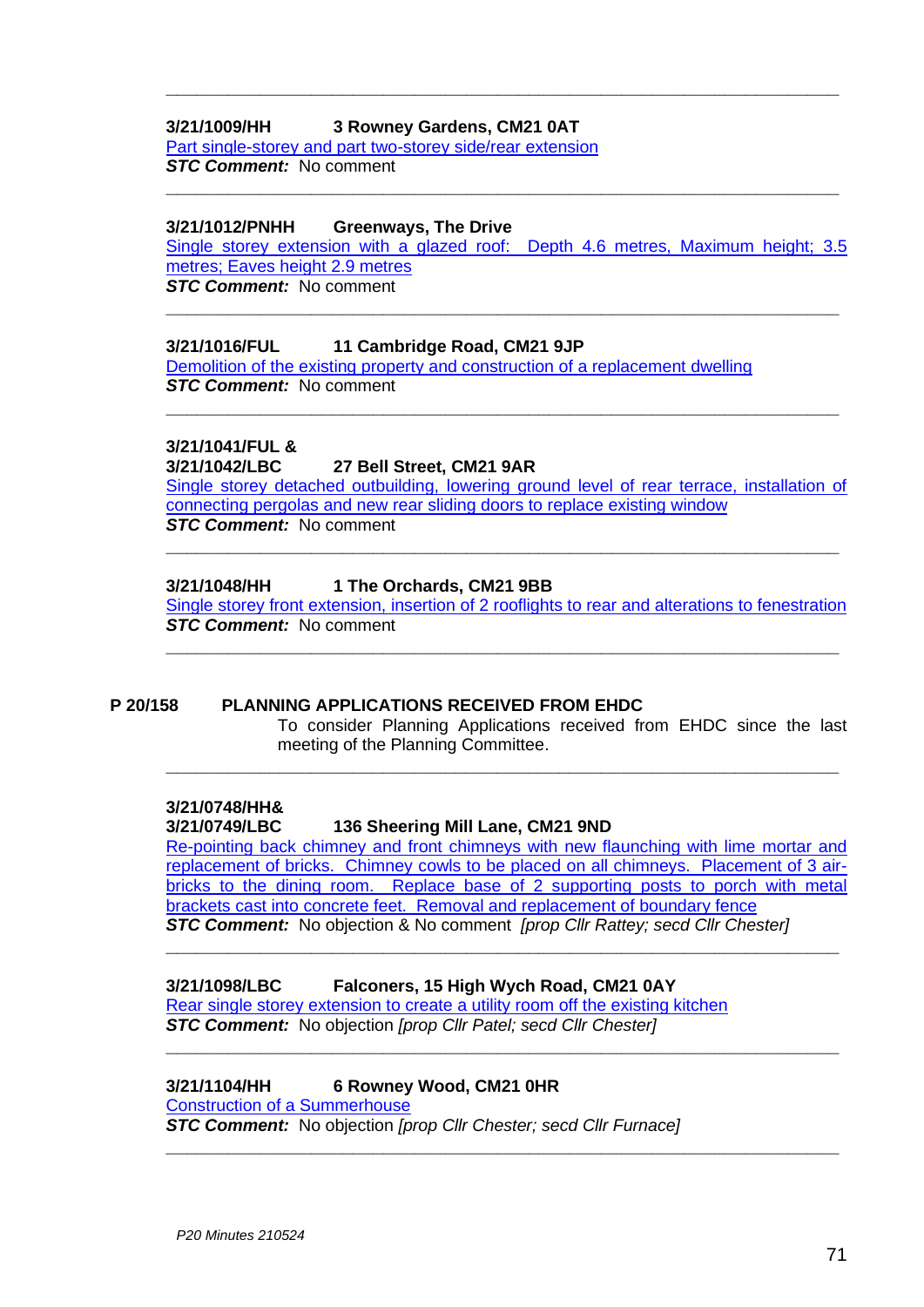## **3/21/1157/FUL 15 Bullfields, CM21 9DE**

[Demolition of garage and erection of one 2 bedroom attached dwelling with associated](https://publicaccess.eastherts.gov.uk/online-applications/applicationDetails.do?activeTab=documents&keyVal=QSIRHRGLMFY00)  [car parking and landscaping](https://publicaccess.eastherts.gov.uk/online-applications/applicationDetails.do?activeTab=documents&keyVal=QSIRHRGLMFY00)

**\_\_\_\_\_\_\_\_\_\_\_\_\_\_\_\_\_\_\_\_\_\_\_\_\_\_\_\_\_\_\_\_\_\_\_\_\_\_\_\_\_\_\_\_\_\_\_\_\_\_\_\_\_\_\_\_\_\_\_\_\_\_\_\_\_**

*STC Comment:* Objection – overdevelopment of site *[prop Cllr Rattey; secd Cllr Furnace]*

**\_\_\_\_\_\_\_\_\_\_\_\_\_\_\_\_\_\_\_\_\_\_\_\_\_\_\_\_\_\_\_\_\_\_\_\_\_\_\_\_\_\_\_\_\_\_\_\_\_\_\_\_\_\_\_\_\_\_\_\_\_\_\_\_\_**

**\_\_\_\_\_\_\_\_\_\_\_\_\_\_\_\_\_\_\_\_\_\_\_\_\_\_\_\_\_\_\_\_\_\_\_\_\_\_\_\_\_\_\_\_\_\_\_\_\_\_\_\_\_\_\_\_\_\_\_\_\_\_\_\_\_**

**\_\_\_\_\_\_\_\_\_\_\_\_\_\_\_\_\_\_\_\_\_\_\_\_\_\_\_\_\_\_\_\_\_\_\_\_\_\_\_\_\_\_\_\_\_\_\_\_\_\_\_\_\_\_\_\_\_\_\_\_\_\_\_\_\_**

**\_\_\_\_\_\_\_\_\_\_\_\_\_\_\_\_\_\_\_\_\_\_\_\_\_\_\_\_\_\_\_\_\_\_\_\_\_\_\_\_\_\_\_\_\_\_\_\_\_\_\_\_\_\_\_\_\_\_\_\_\_\_\_\_\_**

**\_\_\_\_\_\_\_\_\_\_\_\_\_\_\_\_\_\_\_\_\_\_\_\_\_\_\_\_\_\_\_\_\_\_\_\_\_\_\_\_\_\_\_\_\_\_\_\_\_\_\_\_\_\_\_\_\_\_\_\_\_\_\_\_\_**

#### **3/21/1174/HH 35 Wychford Drive, CM21 0HA**

[Alterations to front single storey extension from flat roof to pitched roof](https://publicaccess.eastherts.gov.uk/online-applications/applicationDetails.do?activeTab=documents&keyVal=QSL8J0GLMH100) *STC Comment:* No objection *[prop Cllr Patel; secd Cllr Furnace]*

# **3/21/1178/FUL Land at Railway Meadow, London Road, Spellbrook**

[Erection of 7 dwellings, associated vehicular access, landscaping and infrastructure](https://publicaccess.eastherts.gov.uk/online-applications/applicationDetails.do?activeTab=documents&keyVal=QSMGY0GLMHA00) *STC Comment:* No objection *[prop Cllr Patel; secd Cllr Furnace]*

# **3/21/1207/FUL Farlea, Spellbrook Lane West**

[Construction of two detached dwellings with detached carports](https://publicaccess.eastherts.gov.uk/online-applications/applicationDetails.do?activeTab=documents&keyVal=QSOMN0GLMJ500) *STC Comment:* No objection *[prop Cllr Patel; secd Cllr Rattey]*

## **3/21/1215/HH 18 Pishiobury Drive, CM21 0AE**

[Installation of swimming pool and terracing to rear garden](https://publicaccess.eastherts.gov.uk/online-applications/applicationDetails.do?activeTab=documents&keyVal=QSQ68PGLMJJ00) *STC Comment:* No objection *[prop Cllr Chester; secd Cllr Patel]*

## **3/21/1232/HH Inglis, Spellbrook Lane West**

[Demolition of double garage; side extension and front porch extension with first](https://publicaccess.eastherts.gov.uk/online-applications/applicationDetails.do?activeTab=documents&keyVal=QSS0Y3GLMKT00) floor [crown roof extension; loft conversion and gable roof extension to side](https://publicaccess.eastherts.gov.uk/online-applications/applicationDetails.do?activeTab=documents&keyVal=QSS0Y3GLMKT00) elevations with [dormer windows to front and rear elevations; and alterations to fenestration](https://publicaccess.eastherts.gov.uk/online-applications/applicationDetails.do?activeTab=documents&keyVal=QSS0Y3GLMKT00) *STC Comment:* No objection *[prop Cllr Patel; secd Cllr Furnace]*

**\_\_\_\_\_\_\_\_\_\_\_\_\_\_\_\_\_\_\_\_\_\_\_\_\_\_\_\_\_\_\_\_\_\_\_\_\_\_\_\_\_\_\_\_\_\_\_\_\_\_\_\_\_\_\_\_\_\_\_\_\_\_\_\_\_**

#### **P 20/159 LATE PLANNING APPLICATIONS** To deal with Planning Applications received from EHDC following the Publication of this Agenda and received before 21 May 2021. There were none.

**P 20/160 PLANNING DECISIONS MADE BY EHDC** To receive Planning Decisions from EHDC. There were none.

# **P 20/161 PLANNING APPEALS** To receive notification from EHDC of Planning Appeals

## **LPA Appeal Reference: 21/00025/REFUSE 36 Sayesbury Road, CM21 0EB**

**\_\_\_\_\_\_\_\_\_\_\_\_\_\_\_\_\_\_\_\_\_\_\_\_\_\_\_\_\_\_\_\_\_\_\_\_\_\_\_\_\_\_\_\_\_\_\_\_\_\_\_\_\_\_\_\_\_\_\_\_\_\_\_\_\_**

**\_\_\_\_\_\_\_\_\_\_\_\_\_\_\_\_\_\_\_\_\_\_\_\_\_\_\_\_\_\_\_\_\_\_\_\_\_\_\_\_\_\_\_\_\_\_\_\_\_\_\_\_\_\_\_\_\_\_\_\_\_\_\_\_\_**